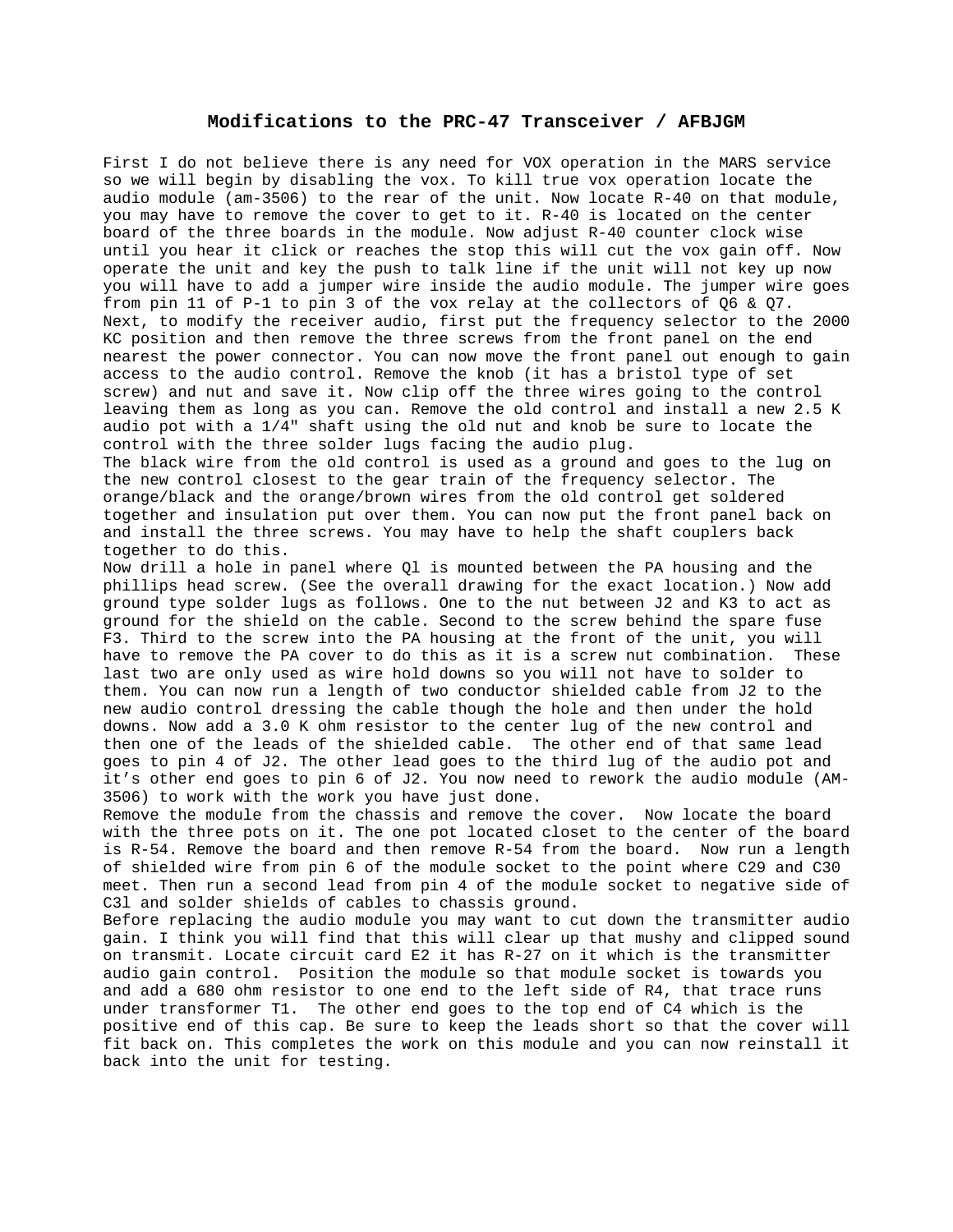Next is my modification for an RF gain control, it is a little trouble to do but it can be done if you just take your time as you work. This modification will cut the RF gain down but not off. I found this to be the best of all the modifications because it helps you cut the noise down. First be sure that the frequency selector is set to 2000 Kc position, then locate and remove the signal data translator (CV-1377). Remove the bottom cover and carefully move it back out of the way. Locate the TB2 panel in that unit and remove it by removing the three screws and carefully pulling it out. This unit has a small relay on it (Kl) and also the second RF amp (V2). Now locate a 100 ohm resistor on it,(Rl1) and remove it and replace it with a length of shielded cable which you then run over to A3, P2 module, plug pin 5. Now carefully put the module back together and install it back on the chassis, once again you may have to help the shaft couplers fit back together. Now look at the overall view drawing and note the position of the added reed relay marked RY. Fasten the small relay to the chassis between the four lug tie strip and the small circuit board using silicon bath tub sealer. The relay I used was a five volt type so I needed to add a l.2K 1/2 watt resistor as a voltage drop this my change with the unit you select. Run the resistor from one end of the relay coil to the +24 volt PTT line which is the orange wire on re1ay K4. Then add a 100 ohm resistor between J6 pin 5 and one of the relay contacts. Ground goes to the other relay contact and also the other end of the relay coil. Now locate and drill a hole between the audio control and the power switch. Mount the small 50 K pot and run a length of shielded cable between the pot and the relay. The cable goes to the wiper and one end of the pot and also across the relay contacts on the other end.

Parts needed for modifications 1--Small relay, 275-229 Radio shack or equiv. 1--1.2 k 1/2 watt resistor\* 1--100 ohm 1/2 watt resistor 1--3.0 K 1/2 watt resistor 1--2.5 K pot 1/4" shaft 1-- 50 K pot subminiature with knob 2ft length of single lead shielded cable 2ft length of two conductor shielded cable

\* Value may change with type of relay selected.

Best of luck. AFB3GM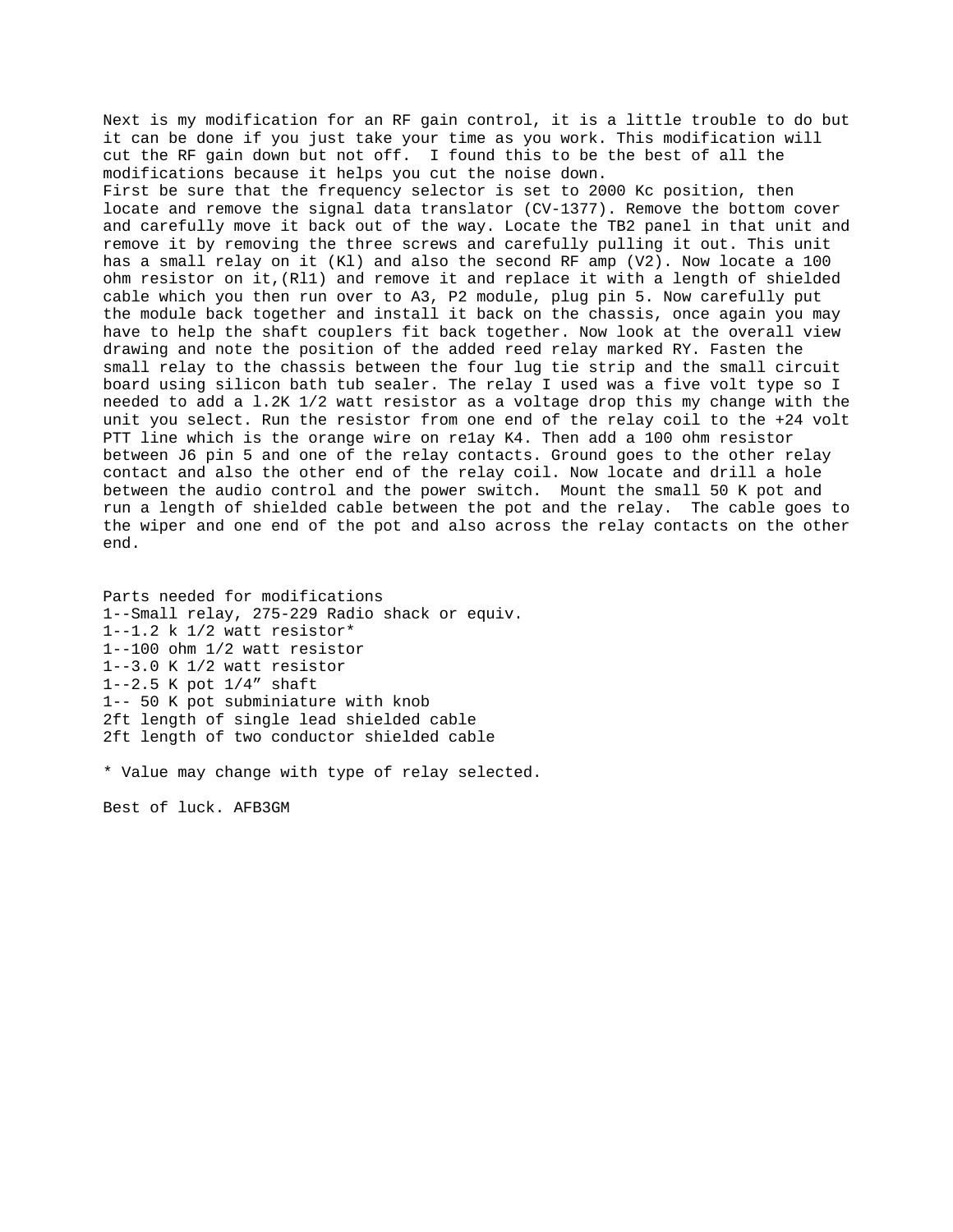$PRC-47/AFB3GM$ POINTR  $\sum_{n=1}^{\infty}$  $\begin{array}{c} \rho_{\text{out}} \\ \rho_{\text{out}} \\ \text{S} \omega \end{array}$  $\stackrel{.}{\subset}$ *DRAWJE*<br>ABO DRILL<br>Hole<br>ADD<br>SROHHENT  $600000$ Submin<br>Sok RF Pet.  $\sqrt{4}$ স  $\frac{1}{6}$ €  $\boxed{\frac{1}{25}}$  $2.5KAu0.0$ **Council**  $\oplus$  $P_{L \cup 35}^{\text{ULO}}$ <u>iaceric accinno</u> DR. II HOLEAND AUD<br>PORTI HOLEAND AUD<br>ROOM WIKE AS SHOWED<br>TO PREVENT HOLE FIERS  $\frac{1}{T}$ **ARCHITE**  $-52$  $E_3$ ADD SOLDER LUG<br>TO NUT FOR GROUND ADD JROWND LUTS<br>AT THESE POINTS<br>TO VOID DOWN CABLE<br>**DO NOT** SOLDER  $K<sub>2</sub>$  $\frac{1}{\sqrt{2}}$  $\tilde{\Xi} \bigcirc$ 

 $\overline{\mathcal{C}}$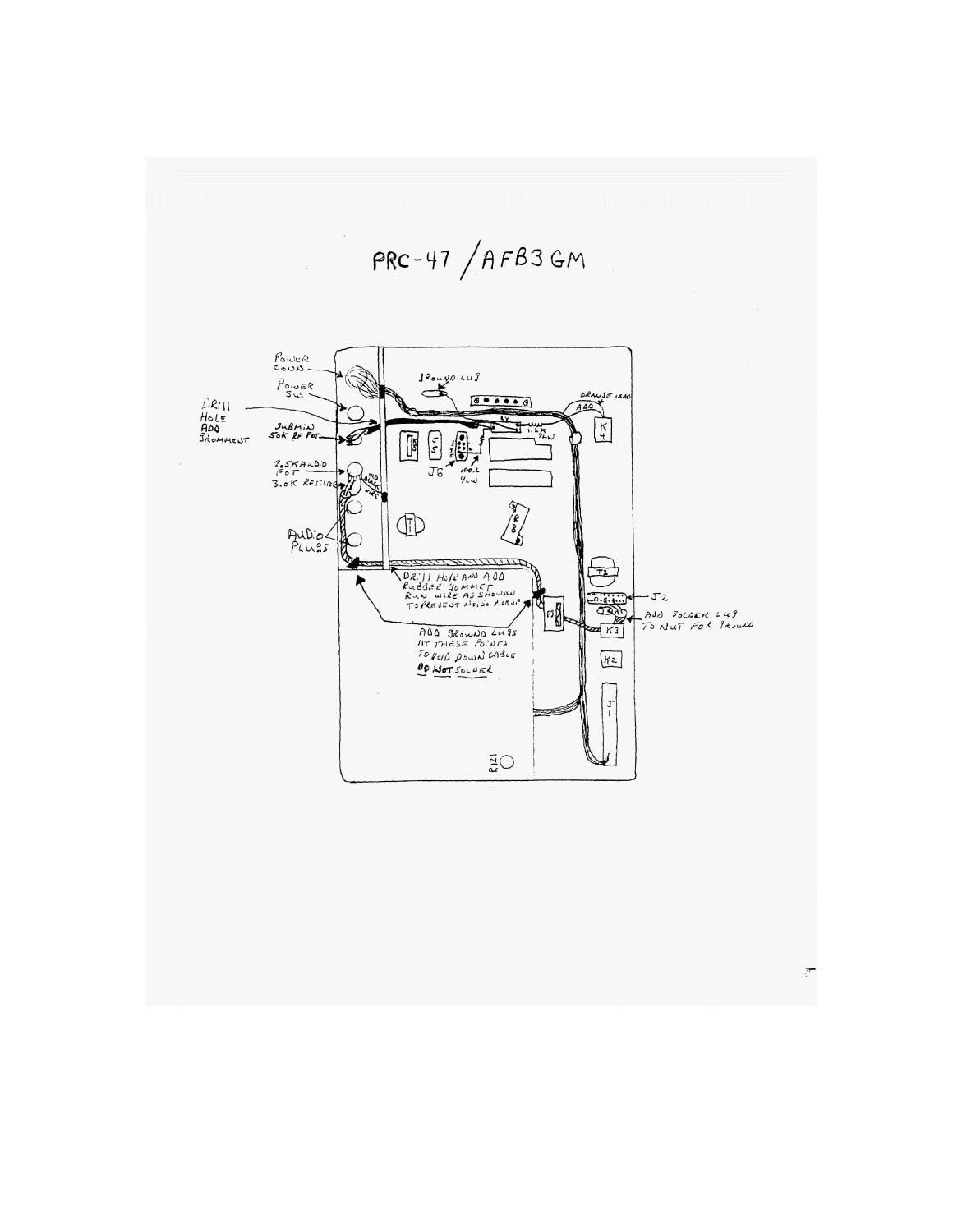